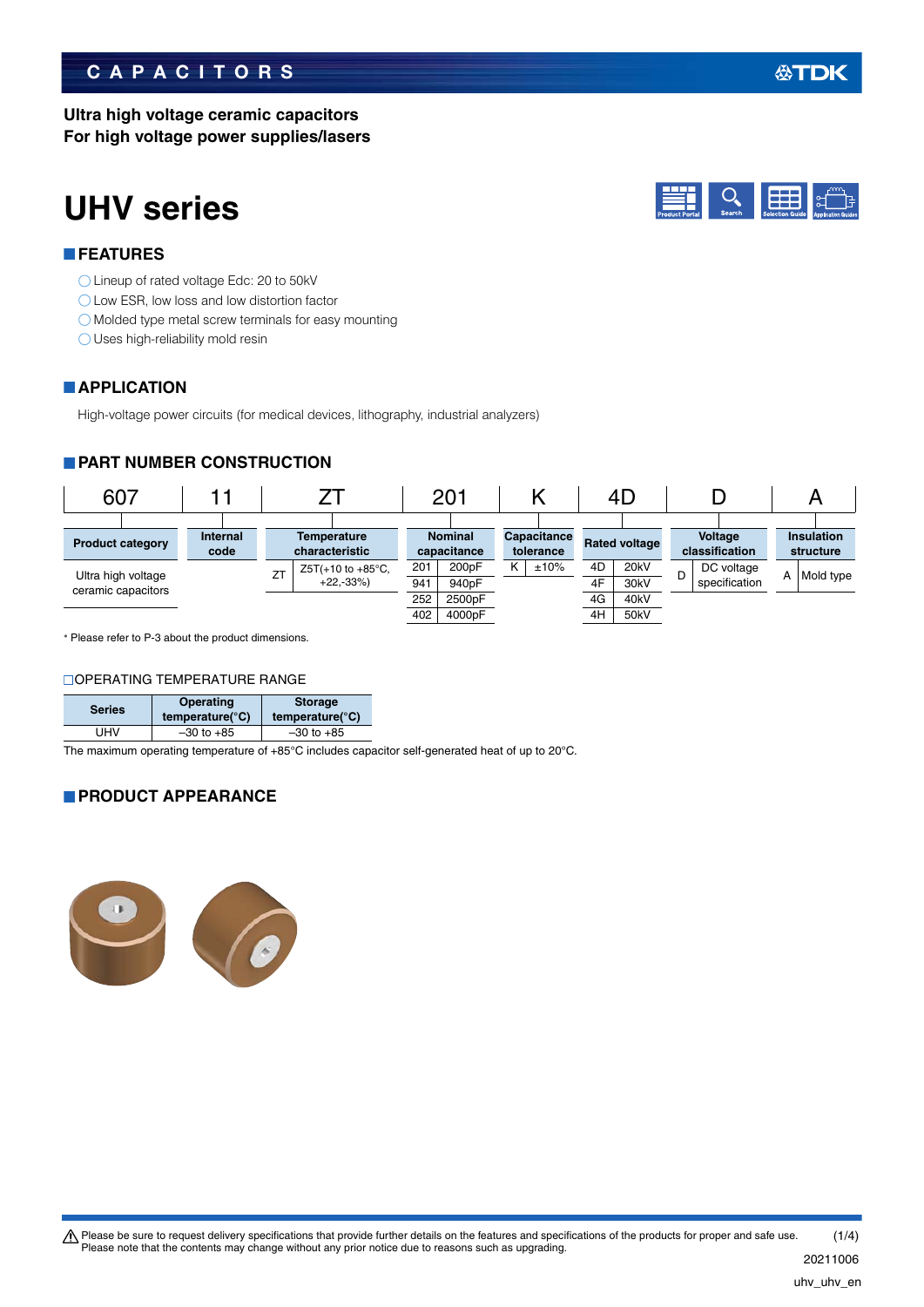# **UHV series**

### **ELECTRICAL CHARACTERISTICS**

### **CHARACTERISTICS SPECIFICATION TABLE**

Class 2 (Temperature stable)

Temperature characteristic:  $Z5T$  (+10 to +85°C, +22,33%)

|                     |                 | <b>Rated voltage</b> | Capacitance | <b>Withstanding voltage</b> | <b>Dissipation</b>    | <b>Insulation</b>  | <b>AC</b> corona |
|---------------------|-----------------|----------------------|-------------|-----------------------------|-----------------------|--------------------|------------------|
| <b>Part numbers</b> | Sub part        |                      |             |                             | factor(tan $\delta$ ) | resistance         | starting voltage |
|                     | numbers         |                      |             | [1min. insulating liquid]   |                       |                    | $[3pC^*]$        |
|                     |                 | (kVDC)               | (pF)        | (kVDC)                      | (%) max.              | ( $M\Omega$ ) min. | (kVAC) min.      |
| 60711ZT201K4DDA     | <b>UHV-221A</b> | 20                   | 200±10%     | 30                          | 0.1                   | 10,000             | 10               |
| 60716ZT401K4DDA     | <b>UHV-222A</b> | 20                   | 400±10%     | 30                          | 0.1                   | 10,000             | 10               |
| 60721ZT701K4DDA     | <b>UHV-223A</b> | 20                   | 700±10%     | 30                          | 0.1                   | 10,000             | 10               |
| 60725ZT102K4DDA     | <b>UHV-224A</b> | 20                   | 1000±10%    | 30                          | 0.1                   | 10,000             | 10               |
| 60729ZT142K4DDA     | UHV-1A          | 20                   | 1400±10%    | 30                          | 0.1                   | 10,000             | 10               |
| 60739ZT252K4DDA     | UHV-2A          | 20                   | 2500±10%    | 30                          | 0.1                   | 10,000             | 10               |
| 60750ZT402K4DDA     | UHV-3A          | 20                   | 4000±10%    | 30                          | 0.1                   | 10,000             | 10               |
| 60713ZT201K4FDA     | <b>UHV-231A</b> | 30                   | 200±10%     | 45                          | 0.1                   | 10,000             | 15               |
| 60719ZT401K4FDA     | <b>UHV-232A</b> | 30                   | 400±10%     | 45                          | 0.1                   | 10,000             | 15               |
| 60725ZT701K4FDA     | <b>UHV-233A</b> | 30                   | 700±10%     | 45                          | 0.1                   | 10,000             | 15               |
| 60729ZT941K4FDA     | UHV-4A          | 30                   | 940±10%     | 45                          | 0.1                   | 10,000             | 15               |
| 60739ZT172K4FDA     | UHV-5A          | 30                   | 1700±10%    | 45                          | 0.1                   | 10,000             | 15               |
| 60750ZT272K4FDA     | UHV-6A          | 30                   | 2700±10%    | 45                          | 0.1                   | 10,000             | 15               |
| 60711ZT101K4GDA     | <b>UHV-241A</b> | 40                   | $100+10%$   | 60                          | 0.1                   | 10,000             | 20               |
| 60716ZT201K4GDA     | <b>UHV-242A</b> | 40                   | 200±10%     | 60                          | 0.1                   | 10,000             | 20               |
| 60722ZT401K4GDA     | <b>UHV-243A</b> | 40                   | 400±10%     | 60                          | 0.1                   | 10,000             | 20               |
| 60729ZT701K4GDA     | UHV-7A          | 40                   | 700±10%     | 60                          | 0.1                   | 10,000             | 20               |
| 60739ZT132K4GDA     | UHV-8A          | 40                   | 1300±10%    | 60                          | 0.1                   | 10,000             | 20               |
| 60750ZT202K4GDA     | UHV-9A          | 40                   | 2000±10%    | 60                          | 0.1                   | 10,000             | 20               |
| 60712ZT101K4HDA     | <b>UHV-251A</b> | 50                   | $100+10%$   | 75                          | 0.1                   | 10,000             | 25               |
| 60718ZT201K4HDA     | <b>UHV-252A</b> | 50                   | 200±10%     | 75                          | 0.1                   | 10,000             | 25               |
| 60726ZT401K4HDA     | <b>UHV-253A</b> | 50                   | 400±10%     | 75                          | 0.1                   | 10,000             | 25               |
| 60729ZT561K4HDA     | <b>UHV-10A</b>  | 50                   | 560±10%     | 75                          | 0.1                   | 10,000             | 25               |
| 60739ZT102K4HDA     | <b>UHV-11A</b>  | 50                   | 1000±10%    | 75                          | 0.1                   | 10,000             | 25               |
| 60750ZT172K4HDA     | <b>UHV-12A</b>  | 50                   | 1700±10%    | 75                          | 0.1                   | 10,000             | 25               |
|                     |                 |                      |             |                             |                       |                    |                  |

pC : Pico coulomb

### TEMPERATURE CHARACTERISTIC DC VOLTAGE CHARACTERISTIC



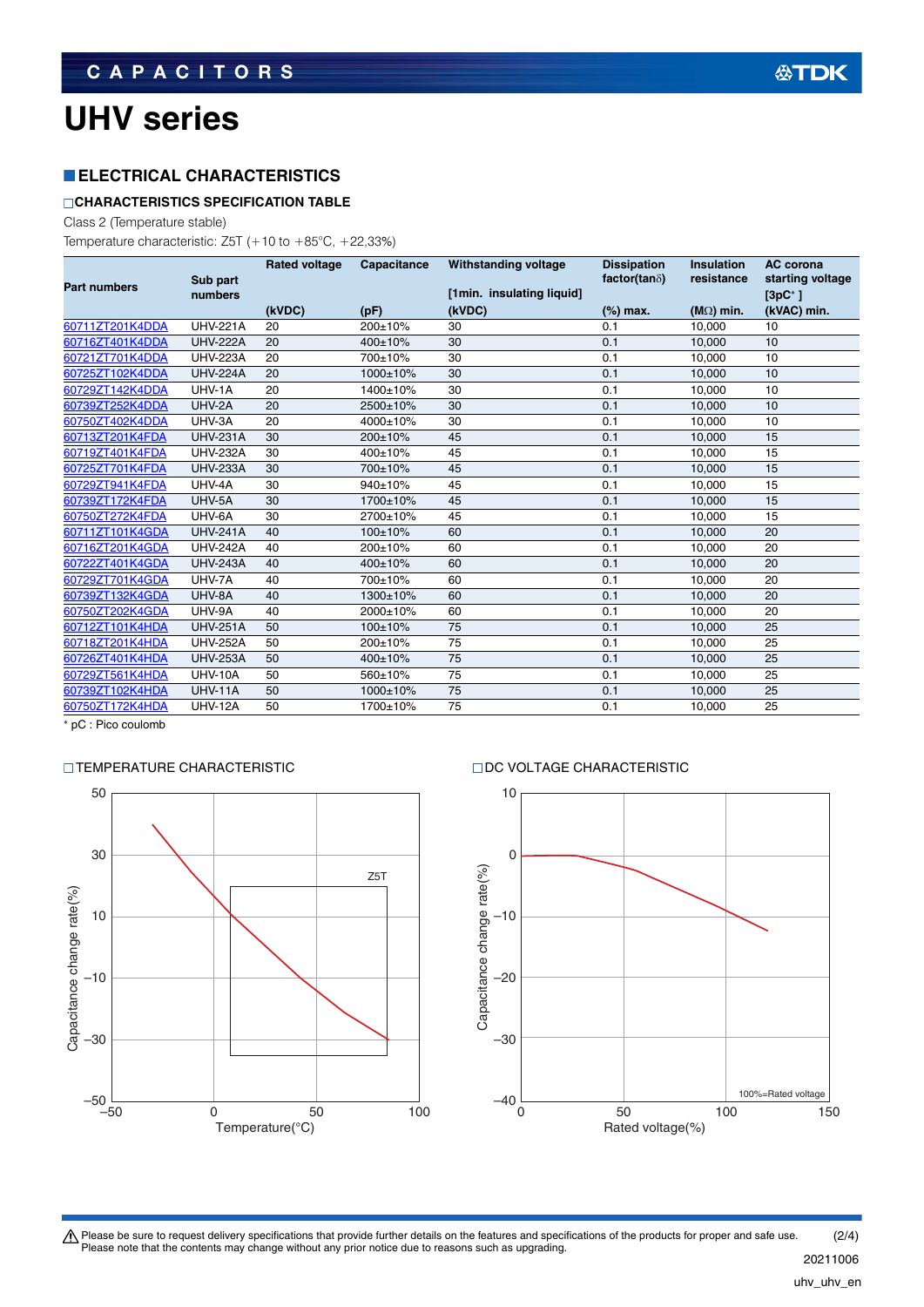# **UHV series**

### **SHAPE & DIMENSIONS**



### **MARKINGS**

|  | UHV-5A $-$<br>172K<br>$DC30kV -$<br>TDK<br>1234 | -Sub part number<br>-Nominal capacitance and tolerance code<br>-Rated voltage<br>-Manufacturer's name (TDK or TDK logo mark)<br>·Lot number |
|--|-------------------------------------------------|---------------------------------------------------------------------------------------------------------------------------------------------|
|--|-------------------------------------------------|---------------------------------------------------------------------------------------------------------------------------------------------|

| <b>Part numbers</b> | Sub part<br>numbers | øD<br>(mm) | ød<br>(mm) | т<br>(mm) | (mm) | <b>Internal screw</b> |
|---------------------|---------------------|------------|------------|-----------|------|-----------------------|
| 60711ZT201K4DDA     | <b>UHV-221A</b>     | 20         | 6          | 19        | 23   | ISO M4                |
| 60716ZT401K4DDA     | <b>UHV-222A</b>     | 25         | 8          | 19        | 23   | ISO M4                |
| 60721ZT701K4DDA     | <b>UHV-223A</b>     | 30         | 10         | 19        | 23   | ISO M4                |
| 60725ZT102K4DDA     | <b>UHV-224A</b>     | 34         | 10         | 19        | 23   | ISO M4                |
| 60729ZT142K4DDA     | UHV-1A              | 38         | 15         | 19        | 23   | ISO <sub>M5</sub>     |
| 60739ZT252K4DDA     | UHV-2A              | 48         | 15         | 19        | 23   | ISO <sub>M5</sub>     |
| 60750ZT402K4DDA     | UHV-3A              | 60         | 15         | 19        | 23   | ISO <sub>M5</sub>     |
| 60713ZT201K4FDA     | <b>UHV-231A</b>     | 25         | 8          | 22        | 26   | ISO M4                |
| 60719ZT401K4FDA     | <b>UHV-232A</b>     | 30         | 10         | 22        | 26   | ISO M4                |
| 60725ZT701K4FDA     | <b>UHV-233A</b>     | 34         | 10         | 22        | 26   | ISO M4                |
| 60729ZT941K4FDA     | UHV-4A              | 38         | 15         | 22        | 26.2 | ISO <sub>M5</sub>     |
| 60739ZT172K4FDA     | UHV-5A              | 48         | 15         | 22        | 26   | ISO <sub>M5</sub>     |
| 60750ZT272K4FDA     | UHV-6A              | 60         | 15         | 22        | 26   | ISO <sub>M5</sub>     |
| 60711ZT101K4GDA     | <b>UHV-241A</b>     | 20         | 6          | 28        | 32   | ISO M4                |
| 60716ZT201K4GDA     | <b>UHV-242A</b>     | 25         | 8          | 28        | 32   | ISO M4                |
| 60722ZT401K4GDA     | <b>UHV-243A</b>     | 34         | 10         | 28        | 32   | ISO M4                |
| 60729ZT701K4GDA     | UHV-7A              | 38         | 15         | 28        | 32   | ISO <sub>M5</sub>     |
| 60739ZT132K4GDA     | UHV-8A              | 48         | 15         | 28        | 32   | ISO <sub>M5</sub>     |
| 60750ZT202K4GDA     | UHV-9A              | 60         | 15         | 28        | 32   | ISO <sub>M5</sub>     |
| 60712ZT101K4HDA     | <b>UHV-251A</b>     | 20         | 6          | 31        | 35   | ISO M4                |
| 60718ZT201K4HDA     | <b>UHV-252A</b>     | 30         | 10         | 31        | 35   | ISO M4                |
| 60726ZT401K4HDA     | <b>UHV-253A</b>     | 34         | 10         | 31        | 35   | ISO M4                |
| 60729ZT561K4HDA     | <b>UHV-10A</b>      | 38         | 15         | 31        | 35   | ISO <sub>M5</sub>     |
| 60739ZT102K4HDA     | <b>UHV-11A</b>      | 48         | 15         | 31        | 35.2 | ISO <sub>M5</sub>     |
| 60750ZT172K4HDA     | <b>UHV-12A</b>      | 60         | 15         | 31        | 35   | ISO <sub>M5</sub>     |

(3/4) Please be sure to request delivery specifications that provide further details on the features and specifications of the products for proper and safe use.<br>Please note that the contents may change without any prior notice d